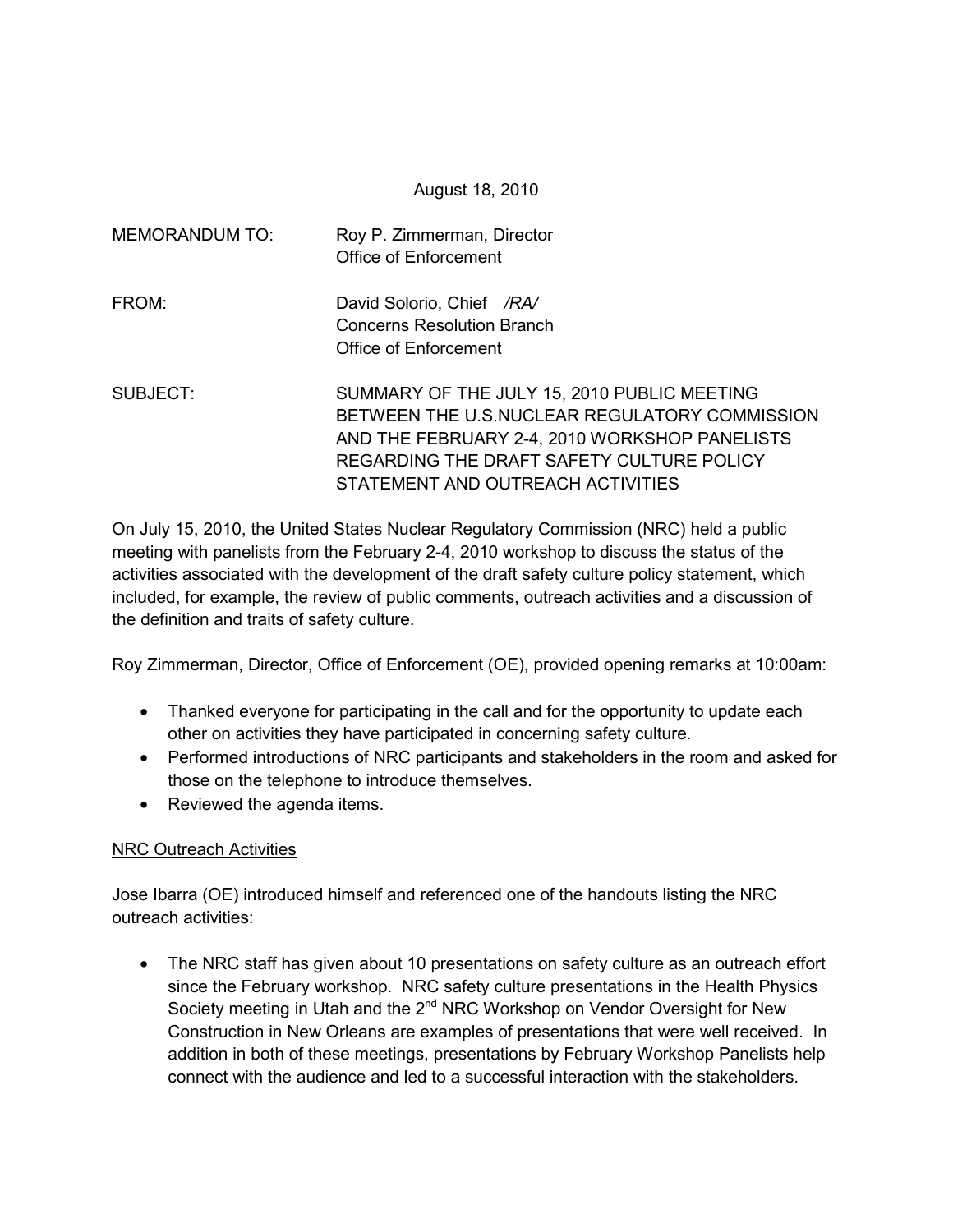Dick Toohey (HPS) gave a presentation in Utah and Bruce Williams (Shaw Power Group) gave a presentation in New Orleans.

- Questionnaires were handed out at the Safety in Radiation Therapy Conference on June 24-25, 2010. One question asked which attribute contributed most to safety. "Leadership demonstrates a commitment to safety" was chosen as that attribute. Other preliminary results indicated that there were no negative reactions to the February workshop's definition and traits, but there were questions regarding: 1) policy vs. regulation; 2) implementation, and 3) whether "security" should be in the definition of safety culture.
- Jose asked if there were any other opportunities for outreach that the NRC should be aware of.
	- $\circ$  Tom Houghton (NEI) asked about the ANS meeting in Las Vegas in the fall. Jose replied that the NRC knew of the meeting but we were not sending anyone to attend this meeting.
	- $\circ$  Kevin Buckley (AAPM) asked about the International Radiation Protection meeting in February of next year in Charleston, S.C. He will provide Jose with more information on this meeting. Lynn Fairobent (AAPM) said that this is a jointly sponsored meeting with limited attendance. Dick Toohey (HPS) said that he would help coordinate.
	- $\circ$  Lynn Fairobent (AAPM) said that the American Society of Nuclear Cardiologist will meet in September in Philadelphia, and will provide us with information.
	- $\circ$  Billie Garde (Attorney) asked about the National Association of Employee Concerns Professionals (NAECP) meeting in July. June Cai (OE) said that she or Lisa Jarriel (OE) would attend.
	- $\circ$  Tom Houghton (NEI) asked about the American Nuclear Society (ANS) Utility Working Conference and Vendor Technology Expo, August 8 -11 on Amelia Island, and will provide us with additional information.
- Jose thanked them for their input.

# Stakeholder Outreach Activities

Roy Zimmerman (OE) asked the stakeholders if they had done any outreach or communicated with any group about the safety culture initiative:

- Bob Link (AREVA) sits on a NEI fuel cycle facilities operations committee and said that they discussed safety culture. He said the fuel cycles facilities have anxiety about how the policy statement will be rolled out and what practical impact it may have on regulation, enforcement, and inspection.
- Roy Zimmerman (OE) said that he has also heard these concerns from stakeholders. Implementation of the policy statement will not be rolled out all at once, but over a longer period of time. Communication will be important to let the licensees know what is being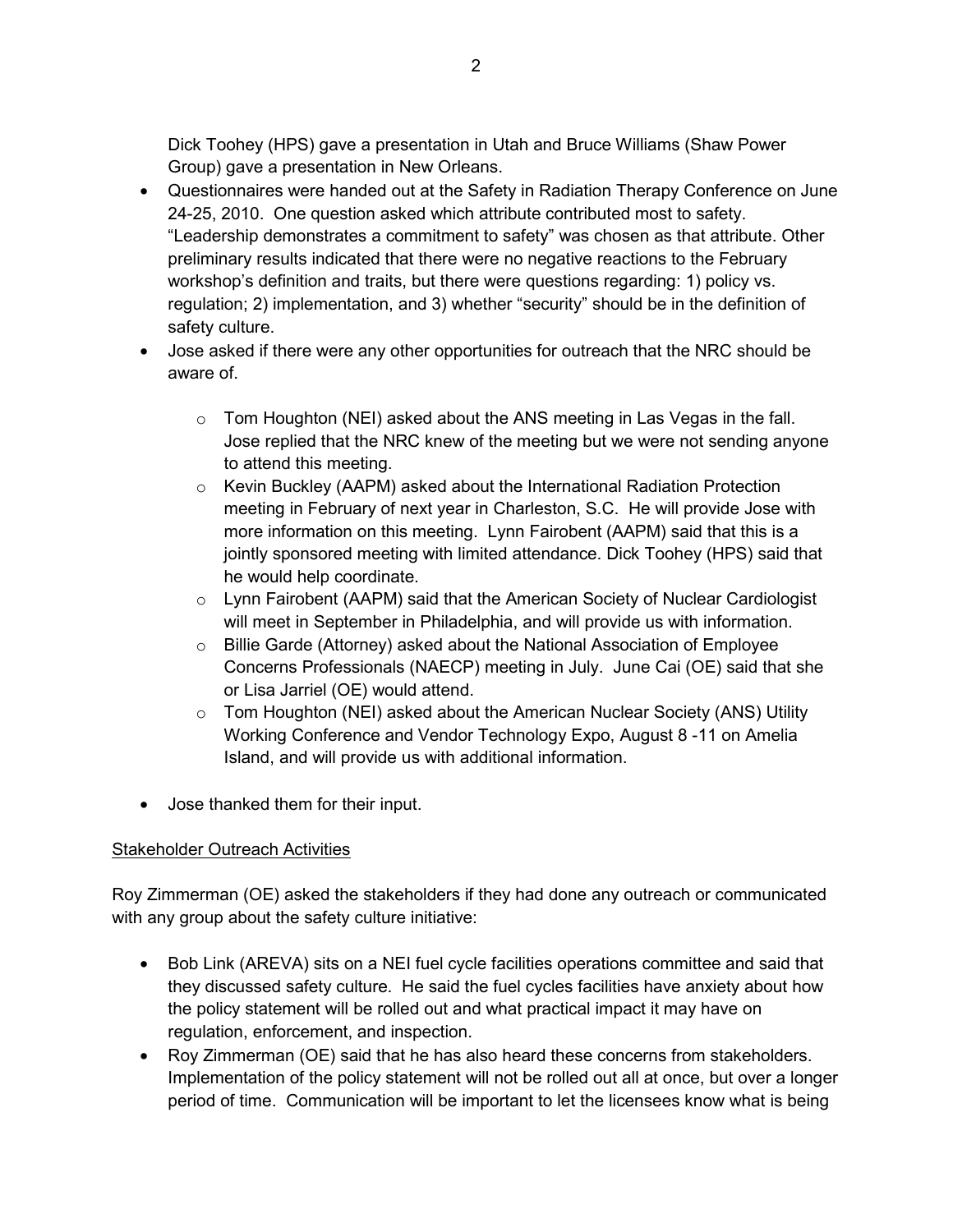accomplished. Progress will be made at different speed for different licensee classes or groups.

- Lynn Fairobent (AAPM) said that safety culture was also discussed at the American Cardiologist Medical Meeting
- Roy Zimmerman (OE) said that the current approach is to show progress using a Policy Statement and that it's a workable approach. If we don't make progress with the policy statement approach, we may end up in rulemaking space.
- Lynn Fairobent (AAPM) said that they met with three Commissioners on June 8. The meeting was beneficial and consistent with what she was hearing in today's call. She also said that at the Safety in Radiation Therapy meeting, individuals said that safety culture needed to be an integrated approach with a consistent philosophy.
- Tom Houghton (NEI) said that he sent the workshop results to the utilities, and that they supported the panel's efforts.
- Roy Zimmerman (OE) thanked everyone and commented that he did not hear that anything different from the results of the February workshop.

# Review of Public Comments

Catherine Thompson (OE) reviewed the process for reviewing the public comments and the results:

- Between November 2009 and March 2010, approximately 66 public comments were received to the Draft Safety Culture Policy Statement which was published in the Federal Register notice.
- While there were several comments on specific issues, most of the comments addressed three common themes:
	- $\circ$  The request for additional guidance regarding implementation of the policy statement, such as training requirements, resources needed, and expectations. Catherine Thompson (OE) stated that this issue will be addressed by the different NRC program offices in their oversight and inspection programs, and will be further clarified in the policy statement.
	- $\circ$  A number of comments addressed the NRC's use of a policy statement rather than a regulation, how it can be enforced, why it isn't a regulation, etc. Because of this confusion, the NRC will provide further clarification in the policy statement.
	- $\circ$  The third theme was on the issue of security, and whether it should be included in the definition or in the traits. Catherine Thompson (OE) said that Roy Zimmerman (OE) would discuss this issue in more depth in a few minutes.
- The NRC still welcomes Informal feedback and continues to collect comments at various outreach activities. Another formal comment period will be provided in the fall.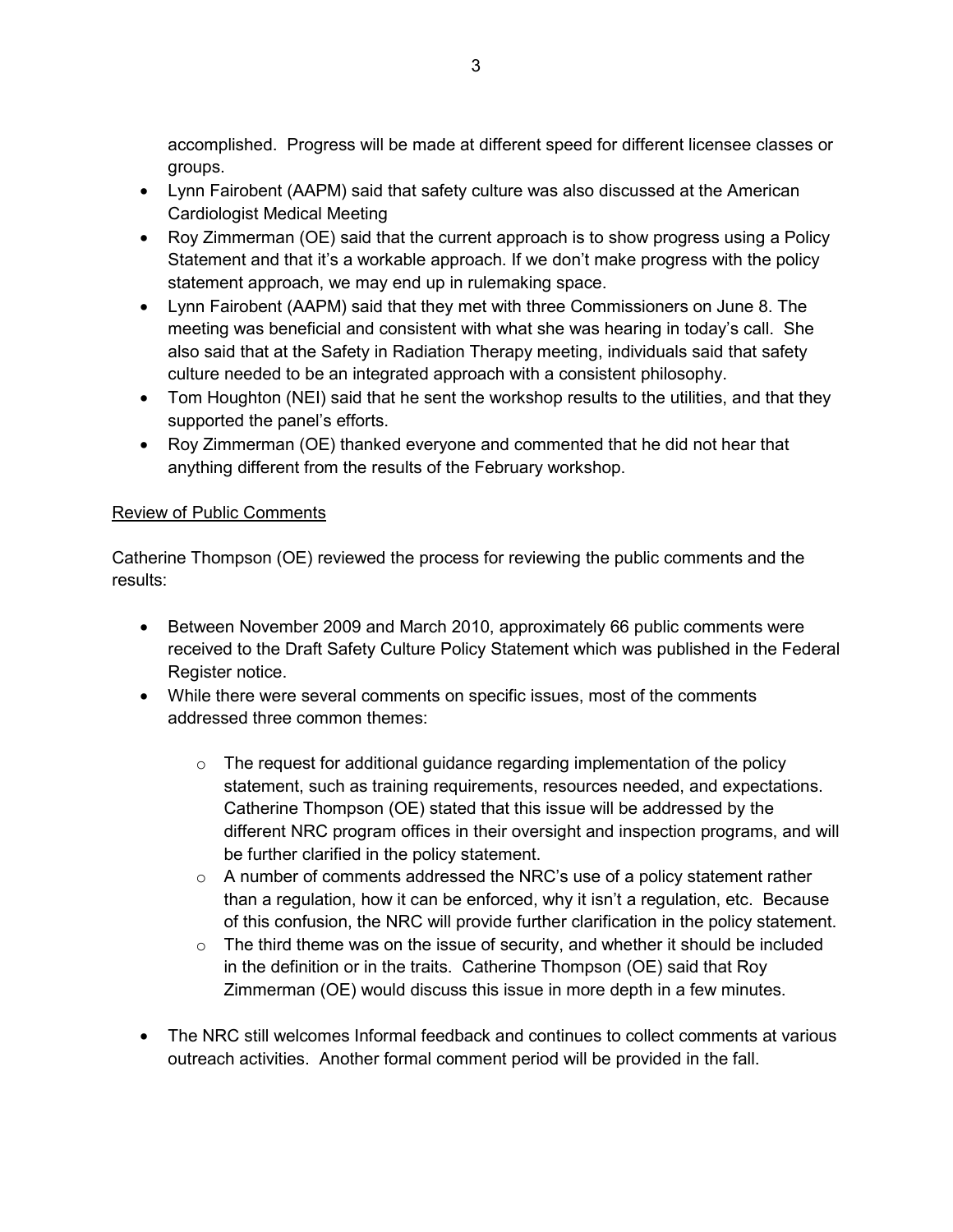# Safety Culture Definition and Traits; Issue of "security"

Maria Schwartz (OE) referenced the handout with the NRC's definition and characteristics of safety culture, and the workshop's definition and traits, and the "revised" list of traits. She stated that she was on the working group that reviewed the public comments submitted on the draft policy statement:

- The NRC saw a lot of interest in using the workshop definition and is certainly mindful of that interest as this effort proceeds. The working group has slightly revised some of the wording in the traits which was provided to the stakeholders for their feedback.
- At the February workshop, the definition that the stakeholders developed deliberately removed the term "security" from that overarching statement. Internally, the pros and cons of his approach were considered and Roy Zimmerman (OE) will speak about this in greater detail.
- There were no comments

Roy Zimmerman (OE) discussed the security issue:

- He stated that the NRC has a safety culture steering committee (composed of senior agency managers) and a safety culture working group. That both groups have been struggling with whether security should be in the definition and/or traits. He noted that while some see the benefit to having security in the definition, others do not; thus, the NRC does not have a unanimous point of view on this issue at this time. The working group feels that if the term "security" is included in the traits wherever safety is called out, that security does not have to be in the definition. This issue is a work in progress and is not yet resolved.
- Lynn Fairobent (AAPM) stated that for the medical community, security is not included in the definition because security is embodied in the concept of safety culture.
- Bruce Williams (Shaw Power Group) said that safety should encompass everything, and that the NRC can't keep adding every item (like security) to the definition when something new comes up.
- Billie Garde (attorney) asked how the stakeholders can make it any clearer that they do not feel the term "security" needs to be included in the definition. She asked whether the stakeholders need to advocate for themselves.
- Dave Collins (member of the public) said that post 9/11 there was a focus on security, but that doesn't mean it needs to be added to the definition of safety culture. Many other items such as radiation protection, emergency planning, also support safety, not just security.
- Roy Zimmerman (OE) stated that many offices are on board to remove security from the definition. He also said that the stakeholders can use their tools, such as verbal communications (drop-ins), or written letters to the Commission to provide their views on the treatment of security in the Commission Policy Statement.
- Maria Schwartz (OE) said that the NRC will have a second FRN in the fall which will request additional comments. This FRN will include the workshop "revised" definition.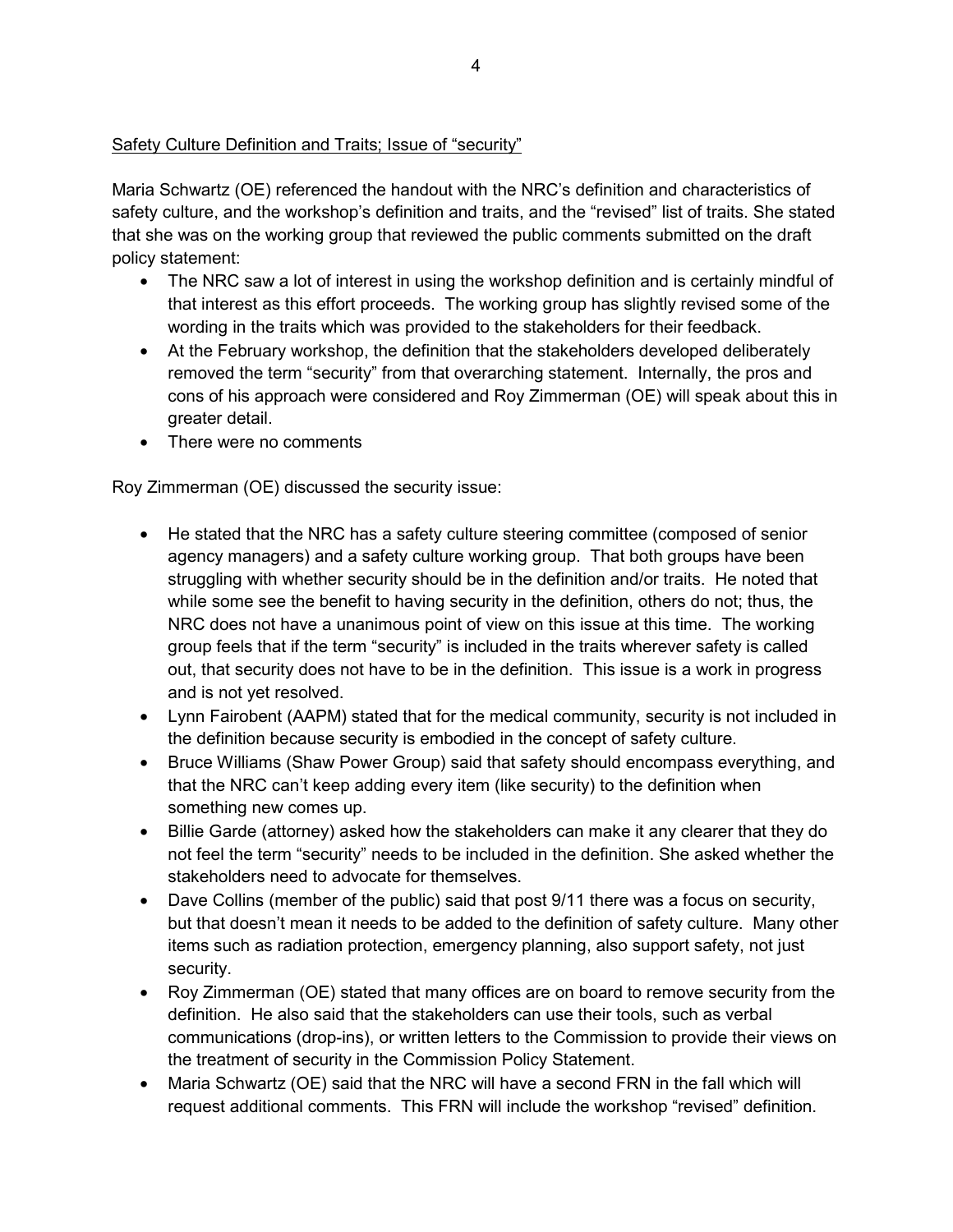- George Marshall (APNGA) said that he works with moisture density gauges, and he believes that security should be in the definition. Security is important to the licensees. How does it look to the outside world, the public, and media if security is not specifically addressed in the definition? Security resonates with the public. The public wants to be both safe and secure. Also, he believes that security should be in the title of the policy statement itself.
- Roy Zimmerman (OE) said that the NRC is looking for a variety of views and that George's point of view has been expressed by some in the agency.
- Dave Solorio (OE) asked for individuals to read the policy statement and see how often security is in there and then send in comments.
- Roy Zimmerman (OE) thanked everyone for the views on this issue.

# Next Steps

Jose Ibarra (OE) referenced the timeline handout and discussed next steps:

- Another FRN will be issued in September/October which will include the proposed (revised) final definition, traits and policy statement.
- A final public meeting will be held in Las Vegas on September 28, 2010. The purpose of this meeting is to give stakeholders in the western US an opportunity to attend in person, provide a forum for where we are, and provide an opportunity for stakeholders to present views and give feedback.
- Roy Zimmerman (OE) noted that the NRC would like recommendations from those on the phone for other stakeholders in the west who may be able to attend.
- Tom Houghton (NEI) asked if this was an opportunity to tweak the traits. Dave Solorio (OE) said that the NRC was not going to rehash the February workshop, but it is a final chance to look at the traits and provide comments.
- Tom Houghton (NEI) asked what list of traits was going to be put out for public comment. Roy Zimmerman (OE) indicated that the staff was still evaluating the February workshop traits to ensure they were workable for the varied NRC stakeholders. However, it is the staff's intention to share the traits in a Federal Register Notice (FRN) and use the September 28, 2010 public meeting outreach to obtain feedback.
- Val Barnes (RES) noted that INPO should have completed the validation study by September. Ken Koves (INPO) said that it will be finished by mid-September.
- Roy Zimmerman (OE) stated that the NRC will publish the definition and traits in the FRN in the fall. However, he questioned the "Respectful Work Environment" trait and said that it may be in "one-tier down" (implementation phase), rather than as a standalone trait. Billie Garde (attorney) disagreed and said that it should be a stand-alone trait.
- Roy Zimmerman (OE) said that the Commission is looking for extensive outreach, so the Las Vegas public meeting is important. He also said that the NRC may have another conference call in late August to review a draft agenda for the Las Vegas meeting.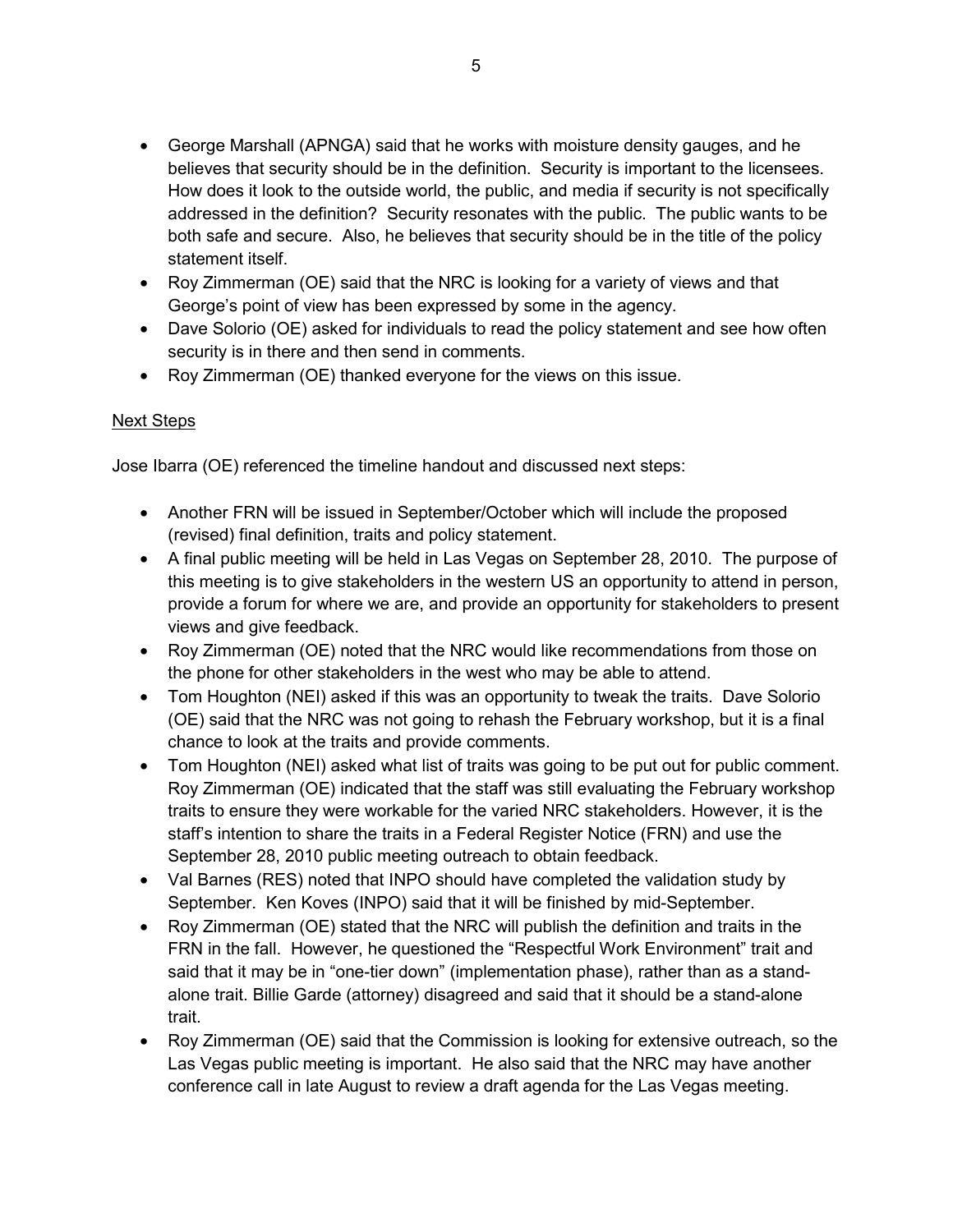- Lynn Fairobent (AAPM) said that the NRC should seek to have common terminology with other government agencies that also oversee some of the licensees.
- Jose Ibarra (OE) asked if any panelists would be interested in presenting at the Las Vegas meeting. He said to contact him or any of the OE staff if interested.

Roy Zimmerman (OE) thanked everyone for their participation before adjourning the meeting at approximately 12:00pm.